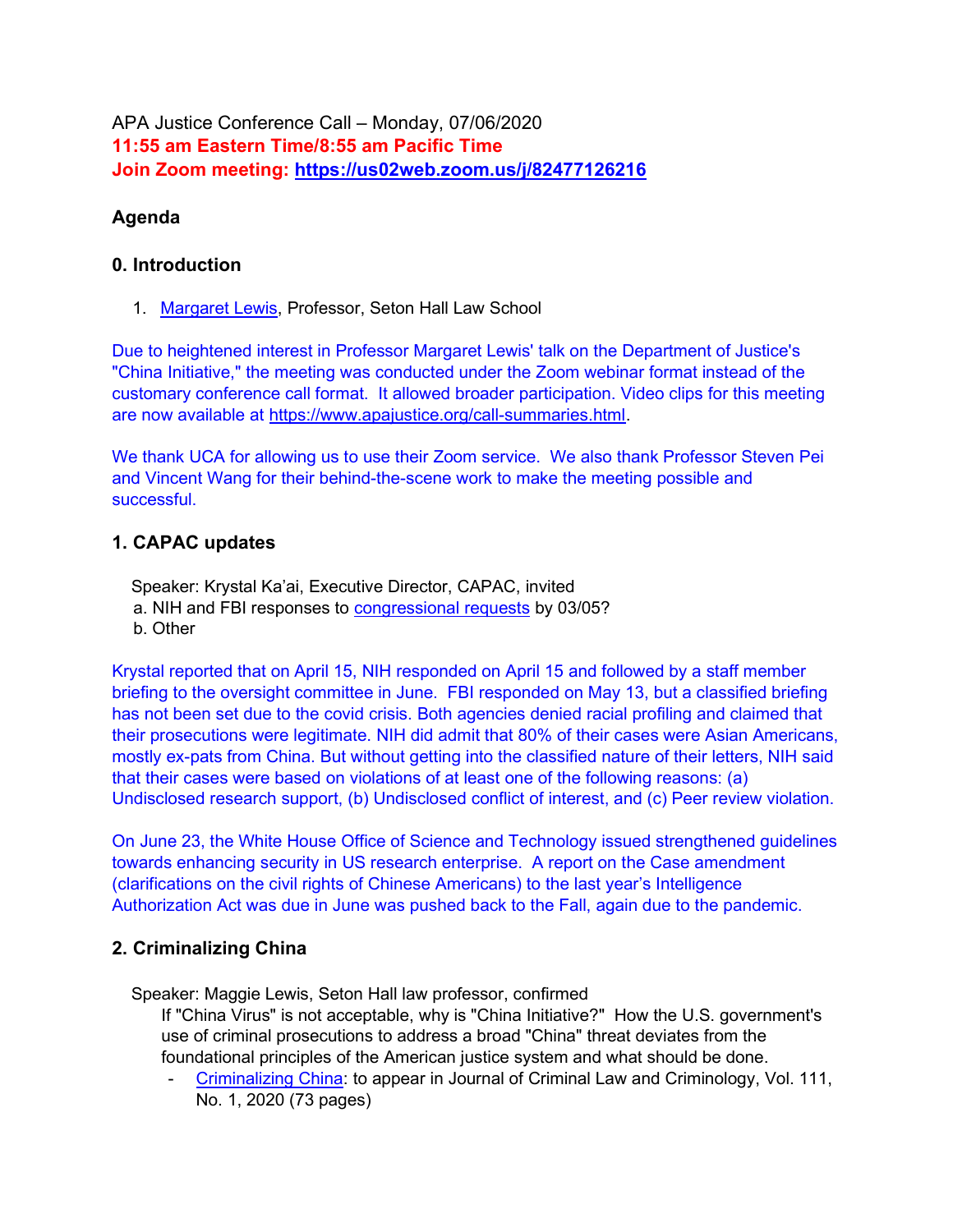- 06/09 NCUSCR: Audio: The U.S. Department of Justice's China Initiative (1:00:38)
- 06/12 USC US-China Institute: Video: Margaret Lewis On The DOJ's "China Initiative" (1:14:05)

Professor Lewis opened by providing her background on studying criminal justice in the U.S. and China and expressed her concerns about the plight of Chinese Americans in these times of tension between the U.S. and China. She is pleased to be allied with the community.

Citations of foreign threats of economic threats began in the Obama administration, culminating in DOJ's "China Initiative" in November 2018. It is unusual, if not unprecedented, to name an initiative after a country. DOJ gave high priority by devoting time and resources, especially with AG Barr and FBI Director Wray. From February to June this year, FBI doubled its investigations from 1,000 to 2,000, but the numbers do not tell us whether it is due to increasing prevalence of criminal activity. There is no breakdown, such as whether they are economic espionage or peer review violations. The number feeds into the narrative that China is an existential threat without the tools to understand the real nature of the concern amidst the rhetoric.

In her 30,000-word law review article, Professor Lewis found that the China Initiative does not live up to the DOJ's own standard set for itself. First, the title of "China" is too expansive, more precise and thoughtful language is needed instead of connotating with the DNA of a Chinese person or the China-ness of a non-Chinese person. Second, the initiative fails the standard goals of deterrence, incapacitation, rehabilitation, and retribution as part if the justification for prosecution and resulting punishment. Empirical research and analysis, such as on AI, shows that heavy-handed over-deterrence approach cuts off benefits to or harms the U.S. While China is not an entity subject to criminal law, the initiative instead creates a bogeyman.

Professor Lewis provided 5 suggestions on what can or should be done:

- 1. A necessary but insufficient step is to remove the label "China" and adopt a countryneutral framework for non-discrimination reasons as well as to ensure the U.S. protection of certain interests from threats wherever they may come from. Using federal law and prosecution on peer review violations is too severe. DOJ and the scientific community should discuss drawing lines keeping fundamental research open science from IP protection to a real national security threat.
- 2. Curtail further criminalization of academic misconduct. The DOJ justice manual itself that non-criminal alternatives should be considered before pursuit of prosecution and punishment. Alternatives exists and can be strengthened such as improved auditing, grant oversight, and better education. There are also bipartisan concerns in Congress about over-criminalization in general.
- 3. Expand from a negative agenda into a positive one. Consider this to be a Sputnik moment. There are threats from China, but instead of create barriers, stop research, and protect existing IP, consider putting the U.S. in a more competitive space by investing more in our own research and come up with new and better IP. Get more country expertise, linguistic expertise, and other aspects to give counter-intelligence a more rounded view.
- 4. Push back on the ongoing prosecutions and those in the pipeline. Prosecutors are notoriously opaque even without national security concerns. Seeking more data and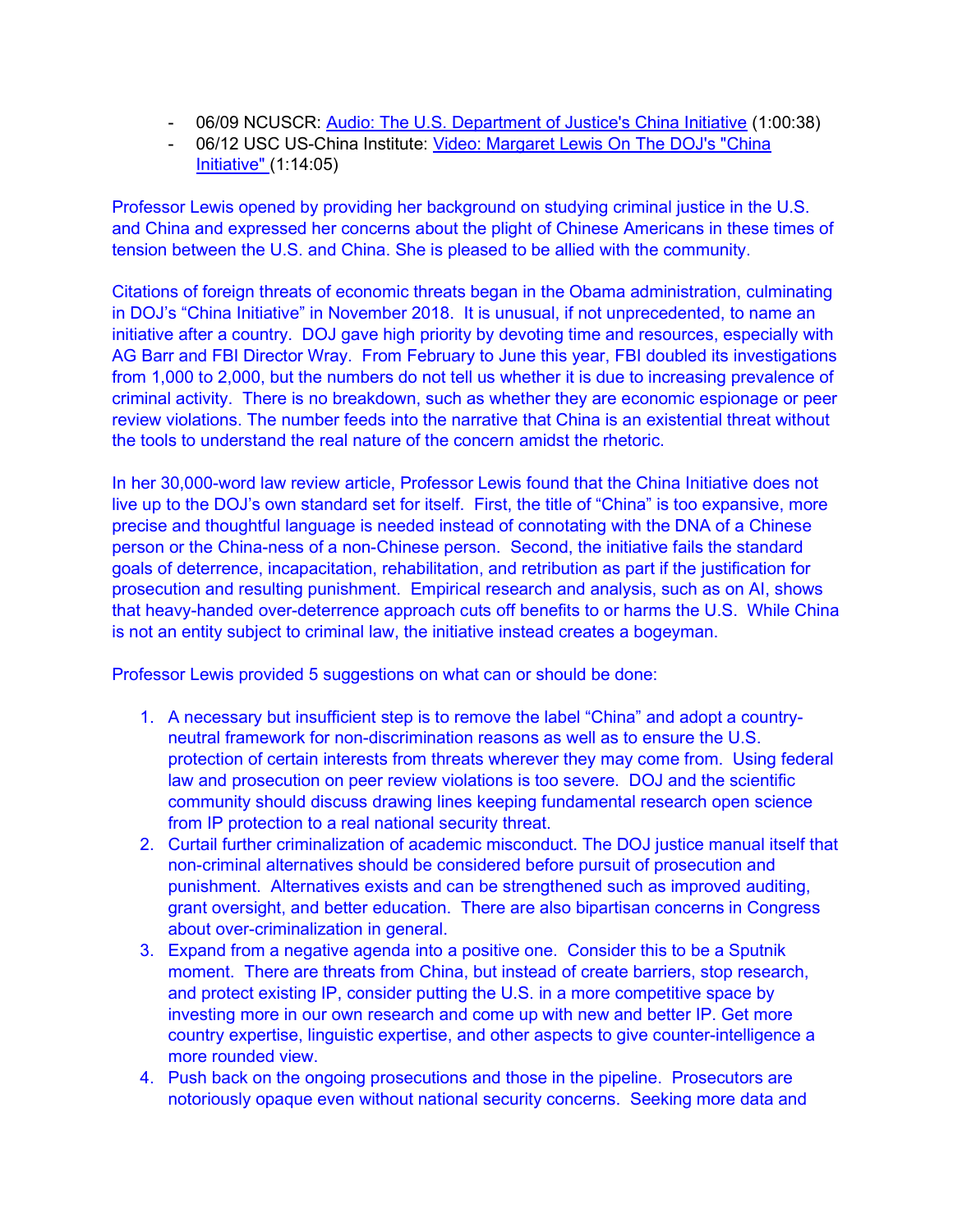information is necessary but keep expectations realistic. Information is always asymmetric. Selective prosecutions are extremely difficult to overcome.

5. There is a need for diversity, equity, and inclusiveness initiatives in DOJ. Implicit bias training, as an example, is necessary but not sufficient. "When officials talk about the China Initiative, they tend to say that they love the Chinese people, they welcome the Chinese people, and they are not being racist." That is good but not good enough. It is not an antidote to all the training and all the other language put out there. They need to recognize that how their deeds are perceived and how their messages are heard. History has repeatedly showed how national security overwhelmed other values.

Professor Xiaoxing Xi, recipient of the 2020 Andrei Sakharov Prize, led off the Q&A session by citing the JASON report recommendation that alleged failure to disclose foreign ties and presumptive violations of academic integrity should be investigated and adjudicated by the funding agencies and academic institutions. He opined that these processes and procedures are in place as part of various alternatives to prosecutions. Most of the current China Initiative cases are about scientific misconduct, not for stealing secrets. Guidelines on disclosure are either not clear or non-existent while collaboration with China was encouraged only a few years ago. According to National Security Decision Directive 189 (NSDD-189), fundamental research is open and unrestricted. Barriers and over-deterrence stifles American innovation and competitiveness that will also inhibit attracting talents from around the world. Professor Xi raised these questions: Does the China Initiative make the prosecutors more reluctant to drop cases even when they are wrong? Do prosecutors have to get a win no matter what under the China Initiative?

From the floor, questions were raised about recommendations for non-profits to fight the China Initiative in addition Congress and the Courts, building allyship beyond the Asian American groups, and cooperation and coordination among scientific and community organizations. They were summarized into an overall question of what the Chinese American community can do about the China Initiative practices.

Another set of questions was on accountability: How to hold the government accountable for any case that eventually ends in dropped charges, dismissal, or a not guilty finding? What is the best policy instrument to remedy the victims?

For Professor Lewis' response to these questions, watch the video clip at https://www.apajustice.org/call-summaries.html.

#### 3. Racial Profiling/Targeting updates

- a. Speaker: John Yang, President and Executive Director, AAAJ | Asian American Justice Center, confirmed
- Update on Anti-Racial Profiling Project
- Justice in Policing Act of 2020 (H.R.7120)
- 06/19 H. Rept. 116-434 George Floyd Justice in Policing Act of 2020
- 06/18 House Judiciary Committee Passes George Floyd Justice In Policing Act
- 06/17 Senator Tim Scott: JUSTICE Act Introduced in United States Senate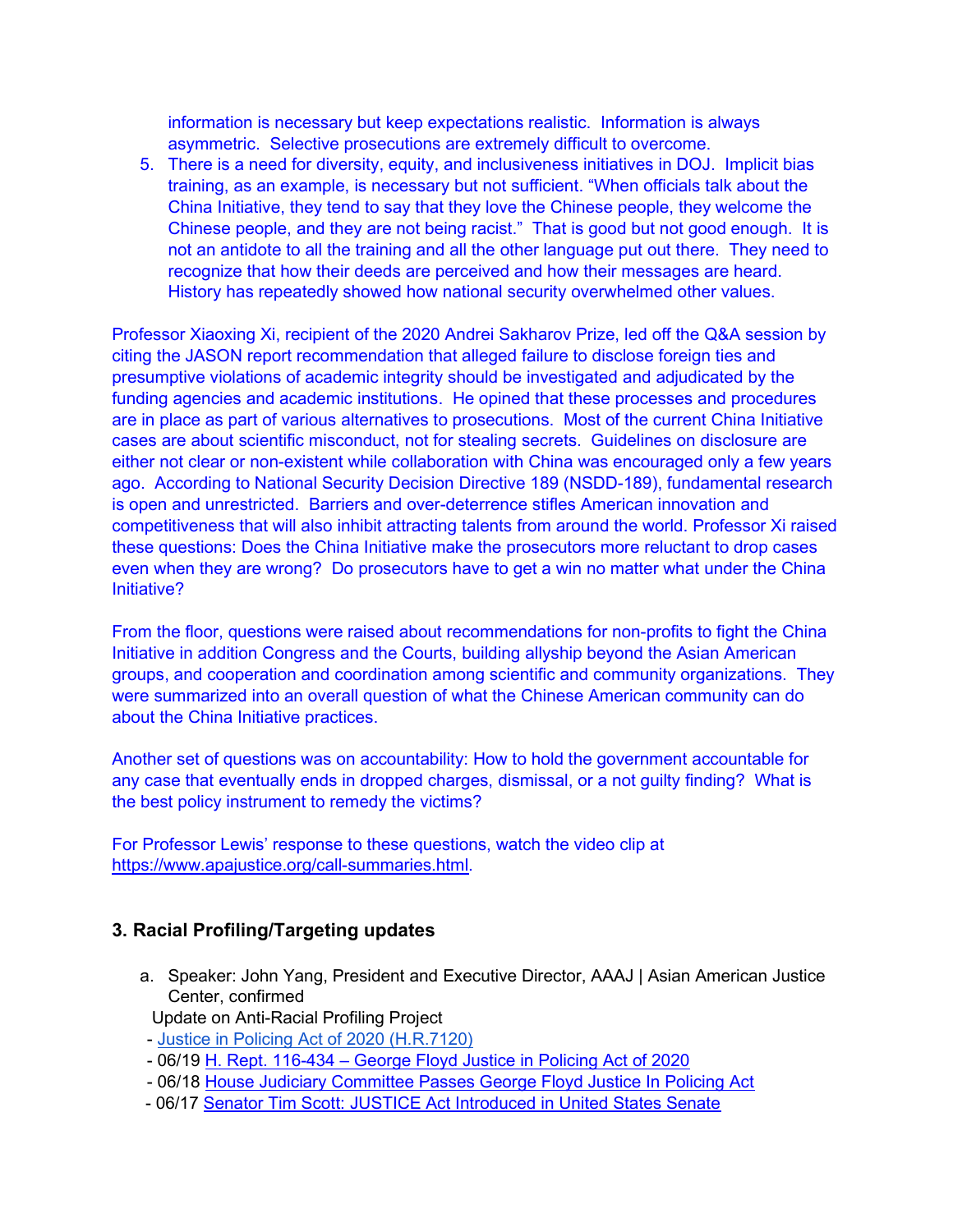- 06/12 Science: Fifty-four scientists have lost their jobs as a result of NIH probe into foreign ties

 - 06/10 President's Commission on Law Enforcement and the Administration of Justice Continues Hearing on Community Engagement

b. 06/21 Committee of 100 Guidelines for Political Candidates and Campaigns on China-Related Issues

John followed Maggie's presentation by describing the deep dive of AAJC's work on the policy and legal side, such as collaborating with organizations such as ACLU and filing amicus briefs in court cases. John described three aspects of the Anti-Racial Profiling Project:

- 1. Know your rights when the university or the FBI knocks on your door.
- 2. Build a legal referral network with an understood fee structure.
- 3. Advocate in Congress in terms of legislation and DOJ/FBI in terms of what the cases look like.

On one level, career U.S. attorneys in DOJ try to do the right thing. There are also U.S. attorneys who are politically appointed. Career attorneys will unfortunately feel pressure from the Attorney General to take on certain cases in the China Initiative and what type of resolutions to contemplate in these cases. Organizations have various roles to play and deep dive such as foreign or economic policy.

AAJC is looking into more data and research into the cases to find out more about the common attributes, identify systemic problems, and change the narrative.

The general public also has a role to play such as in the political campaigns and in elections. While there is no certainty on what the next administration will do, the public can speak up and help to push for a better, more nuance approach to address the foreign threats, using a scalpel rather than a jack hammer.

## 4. 2020 Policy Platform

Speaker: Gregg Orton, National Director, National Council of Asian Pacific Americans, confirmed

2020 NCAPA civil rights national policy platform

- NCAPA: 2020 Policy Platform

After listening to the perspectives from Krystal, Maggie, and John, Gregg described the NCAPA 2020 National Policy Platform as a comprehensive product of 37 national organizations. It is updated and published every four years. The civil portion of this year's platform includes racial profiling and discrimination as it relates to Chinese American scientists, as well as South Asians who face lingering fear from the consequences of 9/11.

The NCAPA platform (https://www.ncapaonline.org/wpcontent/uploads/2020/05/NCAPA\_PolicyPlatform\_2020.pdf) lays out the positions of the